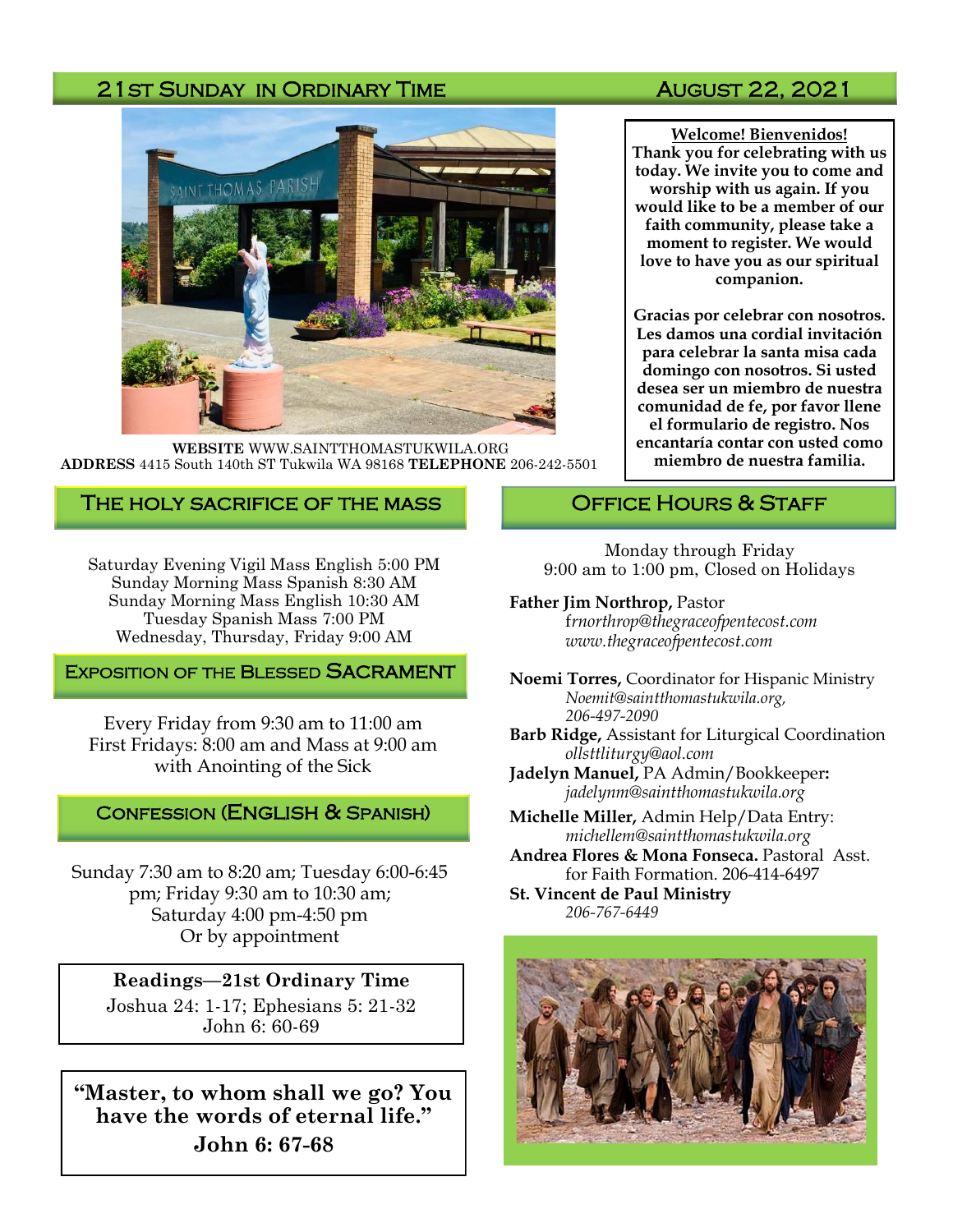# SPECIAL EVENTS

# **Please Call the Parish Office for Mass Intentions**



#### FINANCIAL STEWARDSHIP AT St. Thomas

| Saturday & Sunday English Masses                                      | \$1,880.55  |
|-----------------------------------------------------------------------|-------------|
| <b>Sunday &amp; Tuesday Spanish Mass</b>                              | \$1,208.00  |
| <b>Weekly Online Stewardship</b>                                      | \$671.00    |
| Maintenance Fund/Fondo de Mantenimiento                               | \$271.00    |
| <b>Total Donation/Donación Total</b>                                  | \$4,030.55  |
| <b>Annual Catholic Appeal Goal</b>                                    | \$29,539.00 |
| Received so far: \$25,189.90 (85.3 % of goal)<br><b>BALANCE OWING</b> | \$4,349.10  |

**The stewardship report above is from August 14 & 15**



# **FORMING DISCIPLES FOR LIFE & JUSTICE**

**OCTOBER 30, 2021 VIRTUAL CONFERENCE** 

New Coordinator for Faith Formation in English at St Thomas Parish.

My name is Mona Fonseca, and I am so excited to journey with you as the new Coordinator for Faith Formation (English). I have been a volunteer catechist at my several parishes for the past 15+ years and I enjoy planting the seeds of faith and watching those seeds grow in all age groups. As I transition into this new role at St Thomas, I humbly ask for your prayers as we journey together in a deeper understanding of our faith! I look forward to meeting you and your family and getting to know each other through the course this new faith formation year.

Please feel free to contact me at mona@saintthomastukwila.org or at 206-414- 6497.

# **Faith Formation in 2021-2022**

Last year we had a late start because of COVID. This year we are starting Oct. 5.

- Registration has begun for
	- Faith Formation 1st through 12th grades
	- Preparation for 1st Reconciliation and 1st Communion
	- Confirmation classes and RCIA for new Christians
	- Adult Bible Study. Father Jim will continue the Bible Timeline

Under St. Thomas' patronage, our parish aspires to evangelize our world through the Beauty of our Liturgical worship; the Goodness of our lives empowered by the Holy Spirit and ordered towards holiness in community; and conforming our minds to the Truth of the Scriptures and Tradition.